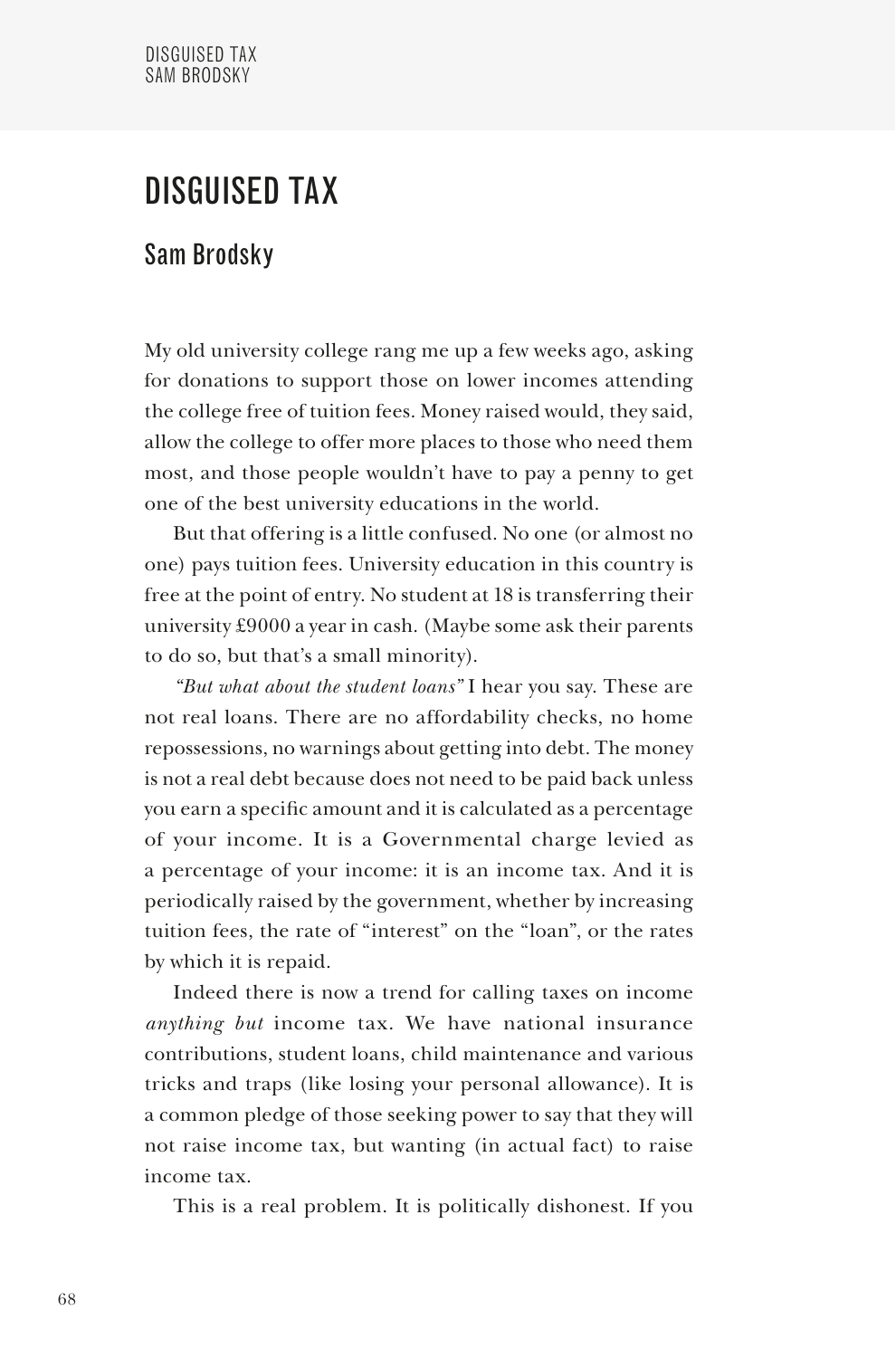campaign on a slogan not to raise income tax, then don't raise any taxes on income. The public see through it.

The second issue is that it disguises the true effect of these income taxes, which can be regressive and counter-intuitive. In 2019 complex changes to pension tax relief meant that doctors were financially forced to refuse to work extra shifts, as they would have been penalised significantly if their income hit a certain amount.

National Insurance Contributions are complex and outdated, with the majority of the public not entirely understanding what they are for or why they are paid. NIC rates generally go *down* for those on higher incomes.

Another disguised charge on income is the child maintenance payment. It is levied as a percentage of the income of "paying parent", irrespective of whether this amount is more or less than is required to support the child and the "receiving parent" is under no obligation to spend the money on the child or to account for how it's spent.

Some of these disguised taxes on income are very dangerous. The child maintenance system works in those (limited) cases where the specified percentage of the paying parent's income actually matches their share of their child's costs. But, in all other cases, it means either (a) the child's primary carer not receiving enough for the support of the child, or (b) a parent having to make gratuitous payments to an ex-partner for no real reason, with no way of making sure that the money actually goes to their child. The saddest part is that it gives one parent a financial incentive to limit the involvement of the other parent in the child's life.

And what about a student loan? It is a regressive tax on income, because (a) it generally charges younger people more (as university fees have risen sharply over the last 15 years) and (b) those who earn less, and so take a longer time to "pay back the loan", will pay more tax due to the "interest" charges.